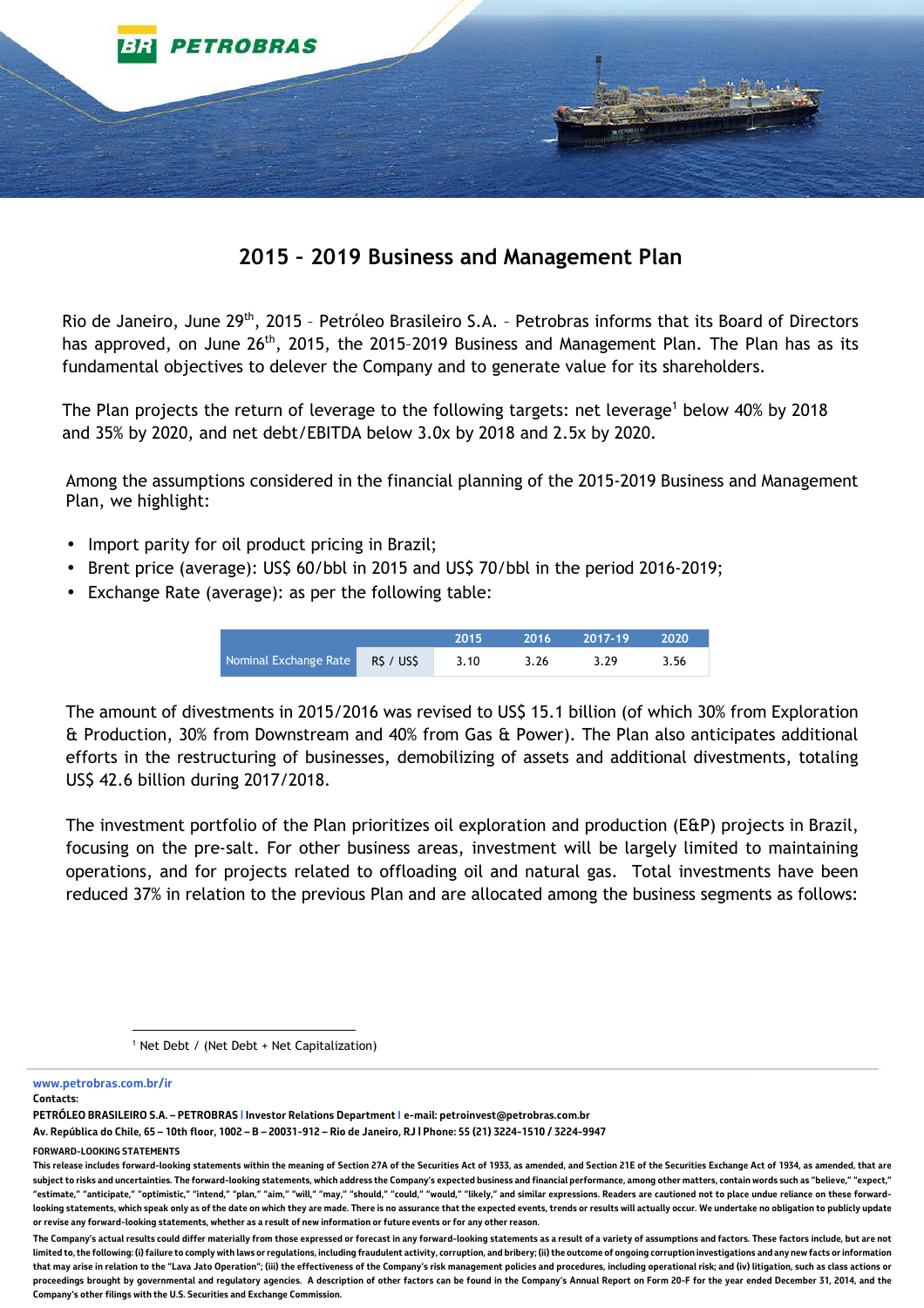| 2015-2019 Business and Management Plan<br>(US\$ Billion) |       |                |  |  |  |
|----------------------------------------------------------|-------|----------------|--|--|--|
| Segments                                                 | Capex | ℅              |  |  |  |
| Exploration & Production*                                | 108.6 | 83             |  |  |  |
| Downstream**                                             | 12.8  | 10             |  |  |  |
| Gas & Power                                              | 6.3   | 5              |  |  |  |
| Other Areas                                              | 2.6   | $\overline{2}$ |  |  |  |
| Total                                                    | 130.3 | 100            |  |  |  |

\* Includes investment in international business (US\$ 4.9 billion).

\*\* Includes Distribution (US\$ 1.3 billion).

Of total E&P investments, 86% will be allocated to production development, 11% to exploration, and 3% for operational support. New production systems in Brazil will total US\$ 64.4 billion, of which 91% will be for the pre-salt. Exploration activities within Brazil will be concentrated in meeting the Minimum Exploratory Program for each block.

The Downstream segment will receive US\$12.8 billion of investments, of which 69% will be for maintenance and infrastructure, 11% for the conclusion of the Abreu and Lima refinery, and 10% for Distribution. The remaining 10% include investments in Comperj for receiving and treating natural gas, maintenance of equipment, among others.

The Gas & Power area has US\$ 6.3 billion allocated, primarily for the construction of pipelines and processing units to treat gas from the pre-salt

## **Oil, NGL and Natural Gas Production Curve**

**ETROBRAS** 

The production targets for oil, NGL (natural gas liquids) and natural gas in Brazil were updated to reflect the postponements of projects with lesser maturity and delays in the delivery of production units, largely due to limitations of Brazilian suppliers.

**www.petrobras.com.br/ir** 

**Contacts:** 

**PETRÓLEO BRASILEIRO S.A. – PETROBRAS | Investor Relations Department I e-mail: petroinvest@petrobras.com.br** 

**Av. República do Chile, 65 – 10th floor, 1002 – B – 20031-912 – Rio de Janeiro, RJ | Phone: 55 (21) 3224-1510 / 3224-9947** 

**FORWARD-LOOKING STATEMENTS** 

This release includes forward-looking statements within the meaning of Section 27A of the Securities Act of 1933, as amended, and Section 21E of the Securities Exchange Act of 1934, as amended, that are **subject to risks and uncertainties. The forward-looking statements, which address the Company's expected business and financial performance, among other matters, contain words such as "believe," "expect," "estimate," "anticipate," "optimistic," "intend," "plan," "aim," "will," "may," "should," "could," "would," "likely," and similar expressions. Readers are cautioned not to place undue reliance on these forwardlooking statements, which speak only as of the date on which they are made. There is no assurance that the expected events, trends or results will actually occur. We undertake no obligation to publicly update or revise any forward-looking statements, whether as a result of new information or future events or for any other reason.** 

**The Company's actual results could differ materially from those expressed or forecast in any forward-looking statements as a result of a variety of assumptions and factors. These factors include, but are not**  limited to, the following: (i) failure to comply with laws or regulations, including fraudulent activity, corruption, and bribery: (ii) the outcome of ongoing corruption investigations and any new facts or information **that may arise in relation to the "Lava Jato Operation"; (iii) the effectiveness of the Company's risk management policies and procedures, including operational risk; and (iv) litigation, such as class actions or proceedings brought by governmental and regulatory agencies. A description of other factors can be found in the Company's Annual Report on Form 20-F for the year ended December 31, 2014, and the Company's other filings with the U.S. Securities and Exchange Commission.**